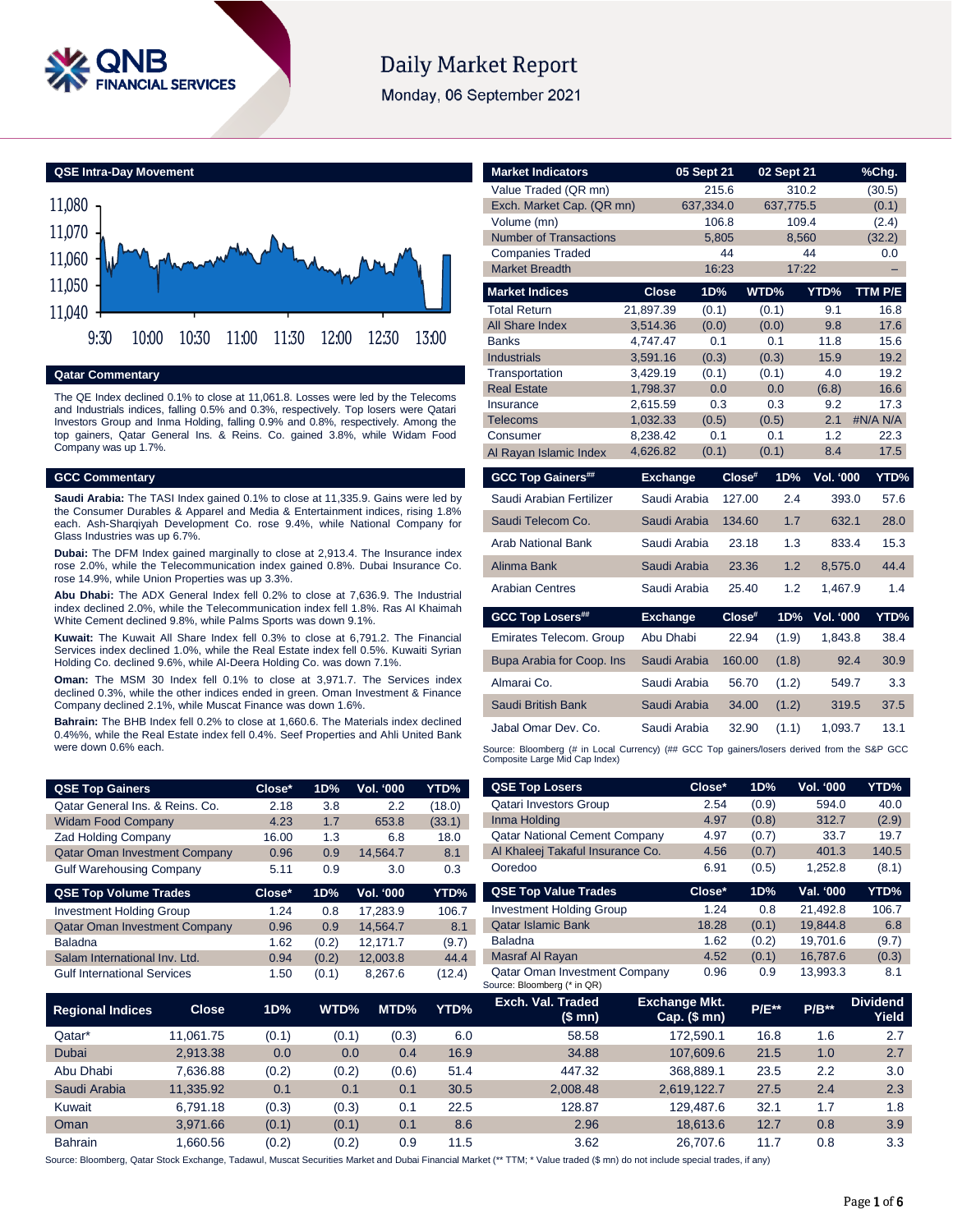### **Qatar Market Commentary**

- The QE Index declined 0.1% to close at 11,061.8. The Telecoms and Industrials indices led the losses. The index fell on the back of selling pressure from Arab shareholders despite buying support from Qatari, GCC and foreign shareholders.
- Qatari Investors Group and Inma Holding were the top losers, falling 0.9% and 0.8%, respectively. Among the top gainers, Qatar General Ins. & Reins. Co. gained 3.8%, while Widam Food Company was up 1.7%.
- Volume of shares traded on Sunday fell by 2.4% to 106.8mn from 109.4mn on Thursday. Further, as compared to the 30-day moving average of 166.7mn, volume for the day was 35.9% lower. Investment Holding Group and Qatar Oman Investment Company were the most active stocks, contributing 16.2% and 13.6% to the total volume, respectively.

| <b>Overall Activity</b>       | Buy %*   | Sell %*  | Net (QR)         |
|-------------------------------|----------|----------|------------------|
| Qatari Individuals            | 43.04%   | 48.66%   | (12, 112, 067.0) |
| <b>Qatari Institutions</b>    | 28.38%   | 22.72%   | 12,199,782.2     |
| Qatari                        | 71.42%   | 71.38%   | 87,715.2         |
| <b>GCC Individuals</b>        | 0.08%    | 0.54%    | (980, 567.9)     |
| <b>GCC</b> Institutions       | 1.79%    | 0.80%    | 2,147,845.9      |
| <b>GCC</b>                    | 1.87%    | 1.33%    | 1,167,278.0      |
| Arab Individuals              | 13.71%   | 15.77%   | (4,438,151.1)    |
| <b>Arab Institutions</b>      | $0.00\%$ | $0.00\%$ |                  |
| Arab                          | 13.71%   | 15.77%   | (4,438,151.1)    |
| <b>Foreigners Individuals</b> | 4.04%    | 4.73%    | (1,480,778.8)    |
| Foreigners Institutions       | 8.96%    | 6.80%    | 4,663,936.6      |
| <b>Foreigners</b>             | 13.00%   | 11.52%   | 3,183,157.9      |

Source: Qatar Stock Exchange (\*as a % of traded value)

## **News**

**Qatar** 

- **KCBK: Reminder of EGM Date and suspension of share trading –** Al Khaliji (KCBK) reminds its esteemed shareholders that the Extraordinary General Meeting ("EGM") will be held electronically on September 12, 2021 at 4:30 pm Doha Time. In case of no quorum, the meeting will be deferred to September 29, 2021 at the same time and setting. The EGM will consider and decide on the agenda items shown under the notice enclosed hereto. The Shareholder Circular of the proposed merger is available on the bank's website www.alkhaliji.com. It is worth mentioning that trading in Al Khaliji shares will be suspended once the EGM passes a resolution approving the agenda items until the Effective Date of the merger with Masraf Al Rayan. On the Effective Date, Al Khaliji shareholders will be issued new Masraf Al Rayan shares (please refer to items 2.2. and 2.3 in the Shareholder Circular for further details). (QSE)
- **Mekdam Holding Group signs an agreement –** Mekdam Holding Group announced the signing of an agreement with the Qatar General Electricity and Water Corporation "KAHRAMAA" to develop a remote terminal unit for the National Control Center (NCC) in the primary stations at Kahramaa at a value of QR13,788,191 for a period of 18 months, completion date March 19, 2023. The scope of work includes Design, procurement, supply, installation, pre-commissioning, commissioning and testing of the development of the terminal unit of the National Control Center at Kahramaa primary stations. Therefore, the total value of contracts awarded to Mekdam Group during the year 2021 has exceeded the amount of QR435mn. (QSE)
- **Qatar August Financial Center PMI 58.2 vs 55.9 in July –** IHS Markit releases Qatar's August financial center purchasing managers' index. The Index rose to 58.2 from 55.9 in July; year ago 57.3, witnessing fourteenth consecutive month of expansion. The output rose to 63.8 vs 60.4 in July, the highest reading since August 2020. (Bloomberg)
- **Qatar's construction market to reach \$76.98bn by 2026 –** The growth momentum of Qatar's construction sector is likely to continue in the medium term. Qatar's construction market is expected to reach a value of \$76.98bn by 2026, according to a report by Mordor Intelligence- market intelligence and advisory firm. The construction market is expected to witness a

compound annual growth rate of 10.54% over the period of 2021- 2026. The construction market of Qatar was valued at \$42bn in 2017. "Construction activity in the country remains resilient, as government spending has continued on projects. The government's aim to diversify the economy, emphasizing non-oil sectors, is expected to drive funding toward construction projects over the forecast period," said the report. Growth is expected to be driven by the country's National Vision 2030 plan, under which the government aims to develop the manufacturing industry to diversify the economy away from its dependence on the oil and gas sector," noted the report. The construction sector will grow in tandem with Qatar's economy. Global organizations have predicted strong growth rates for Qatar's economy. According to the latest issue of the World Bank Gulf Economic Update, owing to a rebound in LNG demand and other factors, Qatar is expected to grow by 3% in 2021, 4.1% in 2022, and 4.5% in 2023. (Peninsula Qatar)

- **Saudi interior minister visits National Command Centre –** Saudi Interior Minister Prince Abdulaziz bin Saud bin Naif bin Abdulaziz Al-Saud and his accompanying delegation visited the National Command Centre (NCC) Sunday, as part of his current visit to Qatar. During the visit, Prince Abdulaziz listened to an explanation of the nature of the tasks and roles performed by the NCC and the latest systems and technologies that enable it to perform these tasks. The minister and the accompanying delegation were also briefed on the center's preparations to secure the FIFA World Cup Qatar 2022. Prince Abdulaziz was accompanied during the visit by HE Undersecretary of the Ministry of Interior and Commander of Lekhwiya Force Major General Abdulaziz bin Faisal Al-Thani. (Gulf-Times.com)
- **QSE organizes investor relations training course for listed firms –** Qatar Stock Exchange (QSE), in association with Maroon Capital, on Sunday, started a four-day Investor Relations (IR) training program in Doha. The IR training program is being held with the expert input from the UK IR Society that delivers their program on a global basis with a highly qualified and reputable trainer. Seventeen investor relations officials representing eleven listed companies will participate in the training course that will be held virtually through the Zoom application and will continue until September 8. The event is aimed at enhancing the skills needed to manage investor relations in the financial markets in accordance with the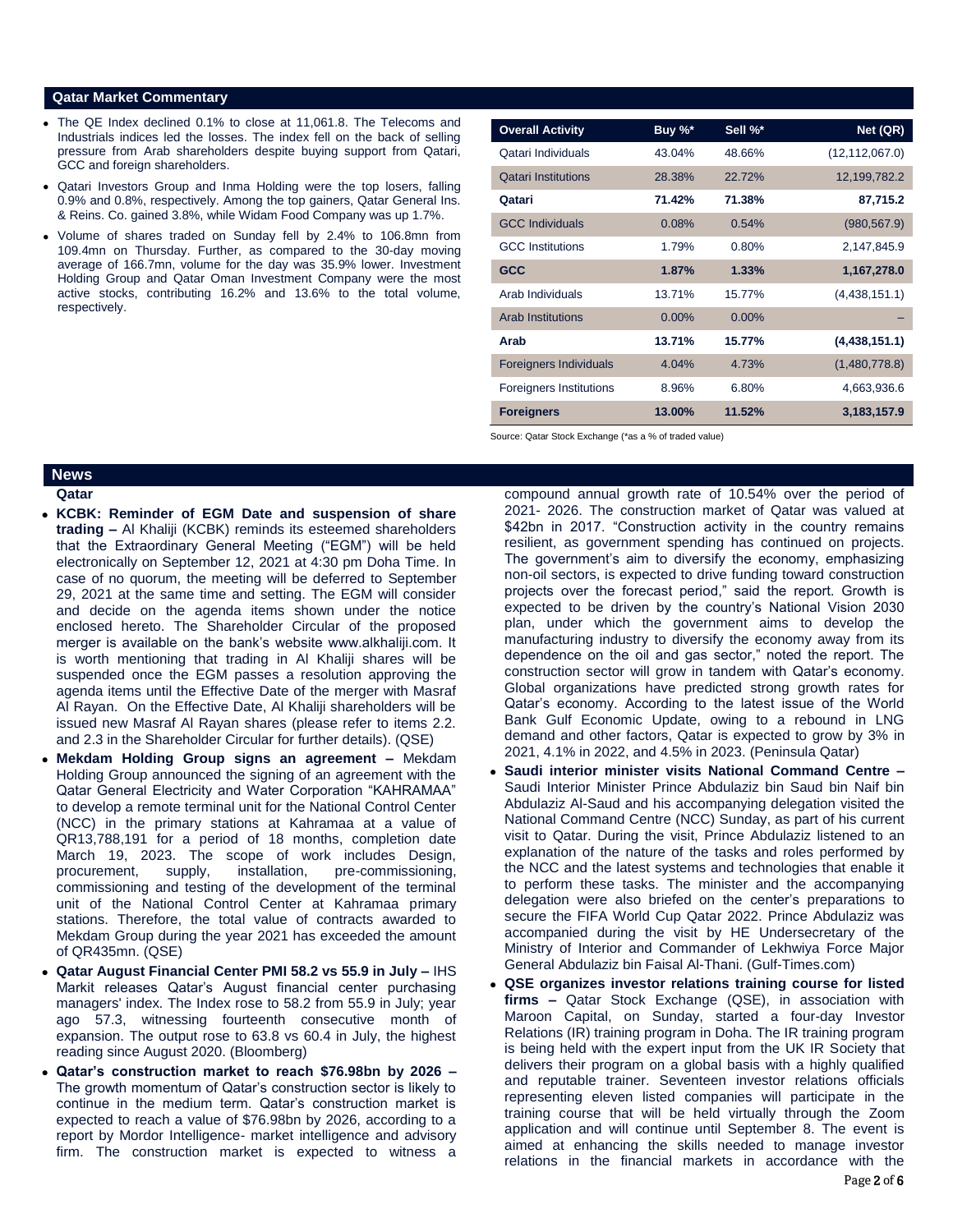international best practices, as well as allowing participants to demonstrate the essential knowledge of the financial and market environment, the regulatory and reporting requirements for listed companies and their sound understating of the principles of IR. (QSE, Qatar Tribune)

- **ValuStrat: Qatar's healthcare sees diversified, expanded telehealth and telemedicine services –** Qatar's healthcare sector has "rapidly diversified and expanded" telehealth and telemedicine services for urgent and emergency care, researcher ValuStrat has said in a report. The country's telehealth and telemedicine services have also been diversified and expanded for chronic care, paediatric care, mental health, elderly care and home delivery of medications, it said. Telehealth is a fast-growing sub-segment within the healthcare market, increasing on account of changing preferences and the advent of 5G, the biggest enabler in automating invasive medical procedures going forward. "Statistically speaking public healthcare sector in Qatar accounted for \$5bn in 2019, accounting for 2.6% of its GDP," ValuStrat said. Government sector contributions to healthcare expenditure are quite high amongst GCC countries, ValuStrat noted. "We expect to see increased consolidation through merger and acquisition (M&A) activity within the regional healthcare sectors, as smaller private healthcare groups increasingly face liquidity challenges caused by the downturn in revenue streams because of this pandemic. "Demand for cosmetic and non-essential medical treatments fell drastically as Covid-19 cases started to rise. On the contrary, pandemic related infections were fast diverting excess medical resources to contain the virus." ValuStrat said that although the overall healthcare expenditure may have declined in some GCC countries, the overall sector has experienced a "positive transformation" during the Covid-19 pandemic. (Gulf-Times.com)
- **Qatar-Italy bilateral trade reaches \$2.16bn in 2020; Al-Kuwari meets Italian foreign minister –** HE the Minister of Commerce and Industry and Acting Minister of Finance, Ali bin Ahmed Al-Kuwari met the Italian Minister of Foreign Affairs and International Co-operation Luigi Di Maio and the accompanying delegation currently visiting the country. Qatari-Italian bilateral trade reached around \$2.16bn in 2020 and Italy ranks as Qatar's eighth trade partner. During the meeting, officials reviewed bilateral relations and discussed aspects of cooperation, especially in the sectors of trade, investment, and industrial, as well as ways to enhance and develop them. (Gulf-Times.com)
- **CAPT launches tender for Doha water plant project –** The Central Agency for Public Tenders (CAPT) on Sunday launched a tender for the construction, operation and maintenance of the second phase of the Doha Water Production Plant project; which has a capacity of 60mn gallons, reports Al-Rai daily quoting sources from the agency. Sources told the daily that the ministry asked the agency to present tenders to companies wishing to compete for the implementation of the project, provided they fulfill all the conditions. (Bloomberg)
- **Amir Cup Final 2021 to be played at Al Thumama Stadium –** The 49th Amir Cup Final will be played at Al Thumama Stadium on October 22 (Friday), marking the completion of Qatar's sixth FIFA World Cup 2022 ready venue after Khalifa International, Al Janoub, Education City, Ahmad Bin Ali and Al Bayt stadiums. Al Sadd and Al Rayyan will contest the Amir Cup final at the newly completed 40,000-seat Al Thumama Stadium. Details regarding ticket sales and stadium fan capacity will be released in due course, the Supreme Committee for Delivery & Legacy said in a statement on Sunday.
- **Qatar Food Safety Conference 2021 to be held on October 5 –** Qatar Food Safety Conference 2021 will be held on October 5,

via DigiCon platform, as part of a series of virtual events this year, NeXTfairs for Exhibitions & Conferences has announced. The one-day virtual conference aspires to serve as an important platform for key regulators, food industry leaders, food safety professionals, food distributors, academia, consumers and professionals to discuss and deliberate ground-breaking issues and concerns over food safety and quality. The conference will tackle various food safety challenges and the latest issues facing the food industry during and post-COVID 19. It will also focus on topics related to local, regional and international regulations and global standards which aim to strengthen food safety standard implementation in the country. (Qatar Tribune) **International**

- **US labor market powers ahead with strong job gains, lower unemployment rate –** US employers hired the most workers in nearly a year in July and continued to raise wages, giving the economy a powerful boost as it started the second half of what many economists believe will be the best year for growth in almost four decades. The Labor Department's closely watched employment report on Friday also showed the unemployment rate dropped to a 16-month low of 5.4% and more people waded back into the labor force. The report followed on the heels of news last week that the economy fully recovered in the second quarter the sharp loss in output suffered during the very brief pandemic recession. "We are charting new economic expansion territory in the third quarter," said Brian Bethune, professor of practice at Boston College in Boston. "The overall momentum of the recovery continues to build." Nonfarm payrolls increased by 943,000 jobs last month, the largest gain since August 2020, the survey of establishments showed. Data for May and June were revised to show 119,000 more jobs created than previously reported. Economists polled by Reuters had forecast payrolls would increase by 870,000 jobs. The economy has created 4.3mn jobs this year, leaving employment 5.7mn jobs below its peak in February 2020. President Joe Biden cheered the strong employment report. "More than 4mn jobs created since we took office," Biden wrote on Twitter. "It's historic - and proof our economic plan is working." Hiring is being fueled by pent-up demand for workers in the laborintensive services sector. Nearly \$6tn in pandemic relief money from the government and COVID-19 vaccinations are driving domestic demand. But a resurgence in infections, driven by the Delta variant of the coronavirus, could discourage some unemployed people from returning to the labor force. July's employment report could bring the Federal Reserve a step closer to announcing plans to start scaling back its monthly bond-buying program. The US central bank last year slashed its benchmark overnight interest rate to near zero and is pumping money into the economy through the bond purchases. Employment in the leisure and hospitality sector increased by 380,000 jobs, accounting for 40% of the job gains, with payrolls at restaurants and bars advancing by 253,000. (Reuters) **Regional**
- **PMI: Saudi non-oil sector expansion loses momentum in August –** Saudi Arabia's non-oil private sector continued to grow in August but lost momentum due to a sharp drop in output expansion, a business survey showed, signaling a challenging recovery from the COVID-19 pandemic. The seasonally adjusted IHS Markit Saudi Arabia Purchasing Managers' Index (PMI) dropped to 54.1 in August from 55.8 in July, remaining above the 50 mark that separates growth from contraction. The output sub-index stood at 55.4 against 59.7 in July, its weakest reading since October last year. The world's largest crude exporter was hit hard last year by the twin shock of the coronavirus and record-low oil prices, but the economy has recovered this year amid improved demand due to the easing of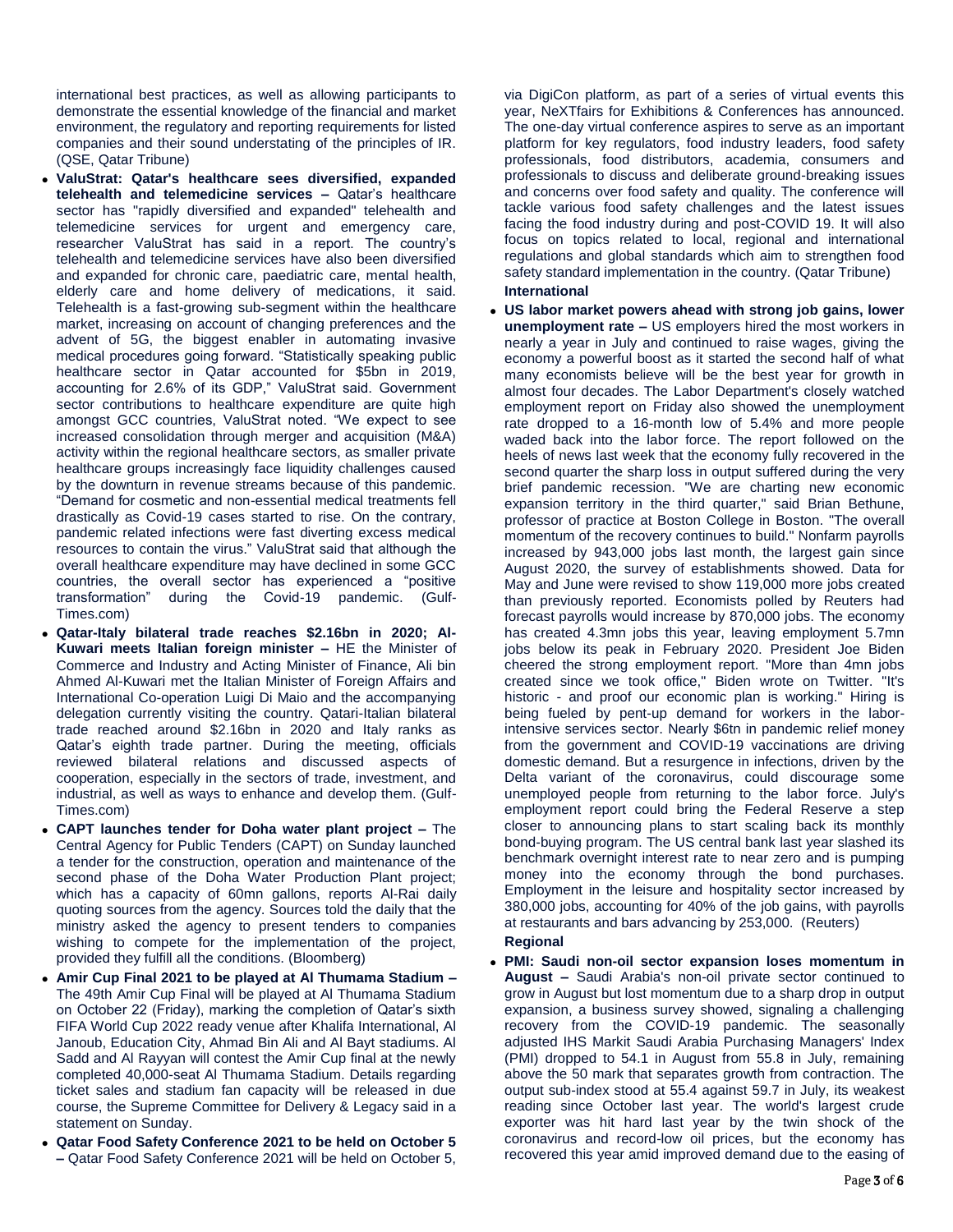coronavirus-related restrictions. New business continued to expand in August but at a slower pace, partly because of a softer increase in export sales as rising COVID-19 cases in other parts of the world weighed on the recovery in foreign demand, the survey said. The rate of job creation was unchanged from July and remained marginal as businesses found levels of staffing sufficient to complete existing work. (Reuters)

- **Saudis cut oil prices to woo buyers as OPEC+ boosts supply –** Saudi Arabia cut oil prices for sales to Asia next month by more than twice the expected amount in a sign the world's largest crude exporter wants to entice buyers to take more of its barrels. State producer Saudi Aramco is rolling back pricing on all of its grades to its biggest market in Asia. Three successive months of increases in the company's official selling prices had left refiners smarting as the coronavirus pandemic plays havoc with the recovery in energy demand. But with Brent crude up 40% this year, OPEC+ sees enough demand and a potential shortage by the end of the year – to allow it to raise production. That increase means more barrels competing for cautious buyers. Saudi Arabia, which sells all of its oil on long-term contracts to refiners, risks alienating customers if its sets monthly prices too high. (Bloomberg)
- **Saudi Telecom's tech unit aims to raise up to \$960mn in IPO –** Arabian Internet and Communications Services Co, a unit of Saudi Telecom, has set an indicative price range for its initial public offering, aiming to raise as much as SR3.6bn. The unit, also known as Solutions by STC, plans to sell 24mn shares at an indicative price of SR136 to SR151 per share, it said. Saudi Telecom is selling a 20% stake in its unit in the share sale. Arabian Internet and Communications Services has a broad portfolio across the information technology and digital services sectors, especially in the B2B sector. STC unit's IPO is among a spate of deals hitting the Saudi Arabian exchange this year including Acwa Power's more than \$1bn deal and Saudi Tadawul Group. (Reuters)
- **Saudi Arabia lowers light crude prices to Asia; US, Europe prices steady –** Saudi Arabia lowered its light crude oil prices to Asian customers in October versus September, though left prices to northwestern Europe and the US steady. Oil giant Saudi Aramco lowered the price differential of light crude for delivery to the Far East in October to a premium of \$1.7 per barrel versus the average of Oman and Dubai crudes, according to a company pricing document. The price differential in September was a premium of \$3 per barrel. (Reuters)
- **SAIB sells treasury shares –** The Saudi Investment Bank (SAIB) announced the sale of 9.75mn treasury shares in a rump offering for a value of SR15.56 per share, according to a bourse disclosure on Sunday. The total value of the sold rump treasury shares amounted to SR151.75mn. SAIB added that the coverage percentage has reached 648% by the end of the rump offering period. Depositing the shares into shareholders' accounts will take place on September 09. (Zawya)
- **Dallah Healthcare gets SR357.47 funding –** Dallah Healthcare Company has received a long-term financial assistance worth SR357.47mn from the Ministry of Finance. The funding duration is 10 years starting from the date of obtaining the amount on September 02, 2021, according to a bourse filing on Sunday. Dallah Healthcare said the financing will be received over 16 semi-annual installments. The funding aims to help with building and equipping clinics in Dallah Hospital-Namar. (Zawya)
- **UAE non-oil private sector maintains solid growth, employment rises –** The UAE' non-oil private sector continued its solid growth in August, only marginally below an expansion in July that was the fastest pace in two years, a business survey

showed. The seasonally adjusted IHS Markit UAE Purchasing Managers' Index (PMI), which covers manufacturing and services, dipped to 53.8 in August from 54.0 in July, remaining well above the 50.0 mark that separates growth from contraction and slightly below the series average since 2009 of 54.1. The UAE was hard-hit by the double blow of last year's historic oil price crash and the COVID-19 pandemic, though many restrictions were scaled back over a year ago and the economy has been in recovery. Output, a sub-index that measures business activity, rose to 58.6 in August from 57.1 in July, the second consecutive highest reading since July 2019. (Reuters)

- **UAE announces plans to boost economy, attract workers –** The UAE plans to launch 50 new economic initiatives to boost the country's competitiveness and attract AED550bn in foreign direct investment in the next nine years, government officials said on Sunday. The projects, a few of which were unveiled on Sunday, include investing in technology and creating new visas to attract residents and skilled workers. The Gulf state has launched several measures over the past year to attract investment and foreigners to help the economy recover from the effects of the COVID-19 pandemic. The changes also come amid a growing economic rivalry with Gulf neighbor Saudi Arabia to be the region's trade and business hub. (Reuters)
- **UAE's \$150bn foreign investment plan will foster Asia, Africa trade ties –** The UAE is strengthening its trade ties and economic partnerships with eight countries in Asia and Africa in its efforts to become a global hub for finance and business as well as to secure around \$150bn in foreign investment as part of a broad nine-year plan. The eight countries include South Korea, Indonesia, Kenya, Ethiopia and Turkey. The relations between Turkey and the UAE are showing signs of improvement. Last week, Turkish President Tayyip Erdogan held a rare phone call with the Abu Dhabi Crown Prince Mohammed bin Zayed Al Nahyan. Also, UAE conglomerate, International Holding Co is seeking investment opportunities in Turkey in sectors including healthcare, industrial and food processing. (Zawya)
- **Azadea fuels Decathlon expansion across MENA –** Azadea strengthens partnership with Decathlon with new strategic store openings and expansion into key locations. This strategy is in line with Decathlon's commitment to providing sports for all people. Decathlon currently has eight stores across the Middle East with four being located in the UAE, including the latest opening of a 4,000 sq m flagship store at the Dubai Mall in June 2021. Through Azadea's new expansion plan, more stores are expected to open in the UAE as well as in key locations across Qatar, Bahrain, and Oman. Salim Fakhouri, President of Fashion & Sports Division of Azadea, stated: "Our unique collaboration with Decathlon adds value to the Mena market as we are determined to increase accessibility to sporting goods and leisure while promoting a healthy lifestyle across the region on a grand scale." (Zawya)
- **UAE 'hopes' to exceed 4% growth in 2021, economy minister says –** The UAE is hoping to exceed 4% growth in 2021, the country's economy minister said, a higher rate of growth than previously forecast. The central bank had forecast of 2.5% growth in December. Economic growth contracted around 6% in 2020, according to estimates from the International Monetary Fund. The UAE is looking to create more than 30,000 jobs in the coming year, Abdulla bin Touq told Bloomberg in an interview on the sidelines of an event where the government outlined plans to reposition itself as a global hub for business and finance. (Bloomberg)
- **Julphar sells Dubai's Gulf Inject to Globalone Healthcare –** Gulf Pharmaceuticals Industries, also known as Julphar, signed an agreement to sell its Dubai-based subsidiary Gulf Inject to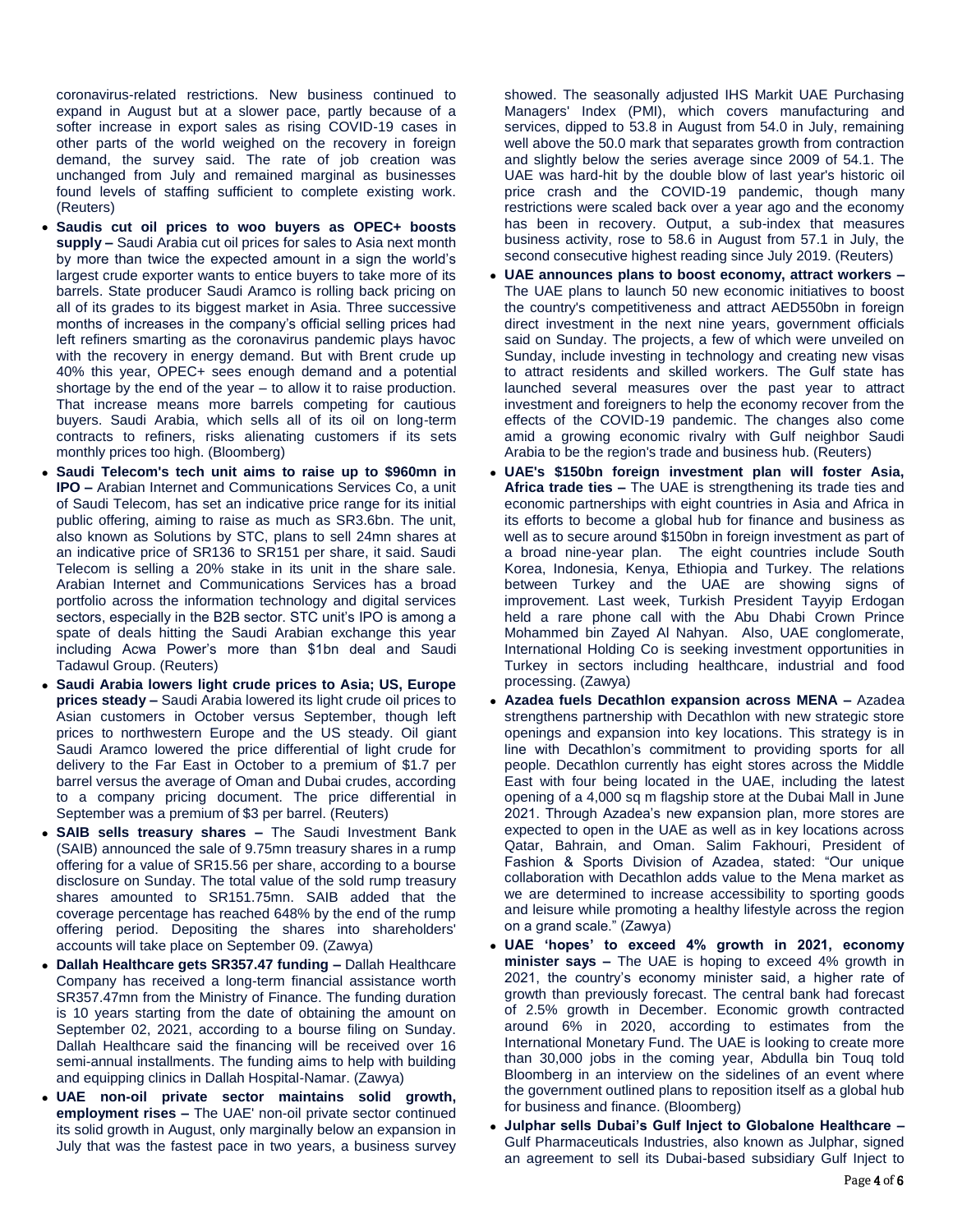GlobalOne Healthcare Holding. The deal is part of the strategy to strengthen its core product portfolio and divest from non-core activities; didn't provide terms of the deal. The company is expecting positive impact on 3Q financial results and also divestment reduces total consolidated assets of the goup by 3%-4% as at June 30. Gulf Inject manufactures and distributes IV fluids. GlobalOne is the healthcare division of Yas Holding in Abu Dhabi. (Bloomberg)

- **World's millionaires are moving to Dubai for safety, luxury and tax benefits –** Dubai, the richest city in the Middle East and Africa (MEA) and the 29th wealthiest in the world, is seeing an influx of millionaires. According to New World Wealth, a research firm that tracks the wealth and the movements of millionaires, multi-millionaires and billionaires globally, Dubai's population of high-net-worth individuals (HNWIs), rose to 54,000 in June 2021, up by 3.8% from 52,000 last December. The number of multi-millionaires, or individuals with fortunes worth at least \$10mn, increased to 2,480 from 2,430 over the same period, while the centi-millionaire population, those with wealth of \$100mn, expanded to 165, up by 8.5% from 152 at the end of last year. (Zawya)
- **Abu Dhabi National Hotels market value plunges as ADQ pulls deal –** Abu Dhabi National Hotels' market capitalization dropped more than AED1bn over the last eight days in a drop exacerbated by ADQ's decision to abandon a plan to merge the company with Abu Dhabi National Exhibitions Company. Stock falls 8.4% in early trading in Abu Dhabi, extending its longest losing streak on record, before paring losses to 1.2%. (Bloomberg)